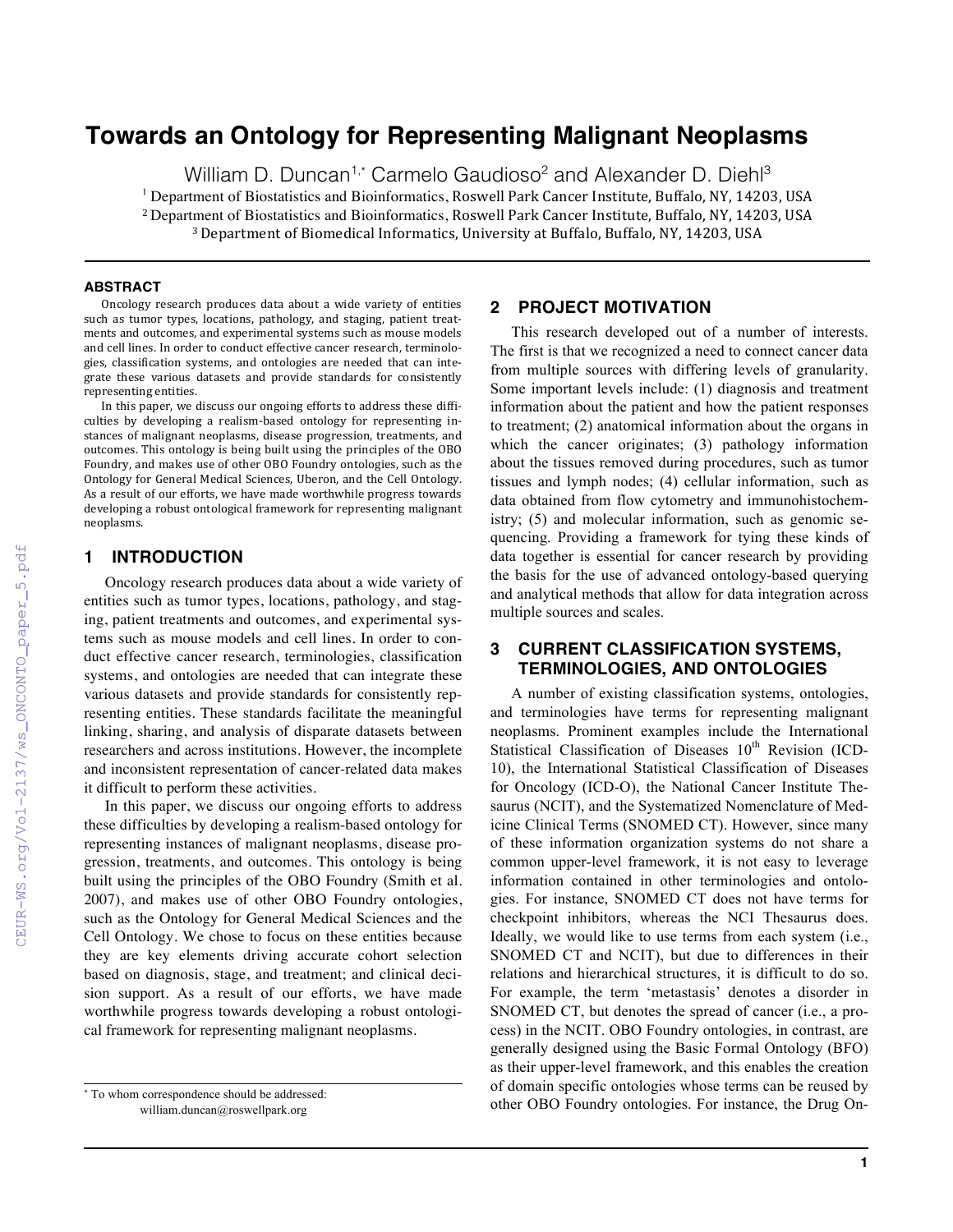tology (Hanna et al. 2013) uses terms from the Chemical Entities of Biological Interest (ChEBI) (Hastings et al. 2013) ontology to represent drug ingredients.

## **3.1 International Statistical Classification of Diseases**

Due to its long history and widespread adoption, the International Statistical Classification of Diseases  $(ICD)^1$  is perhaps the most relevant system for classifying diseases. Maintained by the World Health Organization (WHO), ICD is a globally recognized healthcare classification system consisting of hierarchically structured codes that represent diseases, disorders, and other health related issues.<sup>2</sup> In relation to the current topic, the International Statistical Classification of Diseases for Oncology  $(ICD-O)^3$  has codes for representing a number of pertinent characteristics of a malignant neoplasm, such as the anatomical site of the neoplasm, the neoplasm's histology (e.g., small cell, clear cell), and behavior (e.g., if it has metastasized). For example, an ovarian adenocarcinoma is represented using the following combination of codes:

- $C56$  the site code for an ovary
- $8140/3 8140$  is the code for a neoplasm arising from glandular epithelial tissue, and '/3' represents that the neoplasm is malignant

The advantage of ICD's coding system is that allows diseases to be easily grouped and counted for statistical and reporting purposes. For instance, to find all patients who have an adenocarcinoma, you only have to look for patients whose histological code begins with '814' and has a behavior code greater than 3. However, there are two related noteworthy drawbacks to implementing ICD as an ontology. First, ICD does not contain codes for many of the important cancer related entities that need to be represented, such as treatments and molecular disorders. This shortcoming is compounded by ICD's lack of formal relations that would allow codes to be linked to other information. Thus, even if we created code lists for the missing entities, we would still be faced with the task of creating well-defined relations that would allow this information to be linked to ICD codes.

## **3.2 National Cancer Institute Thesaurus**

The National Cancer Institute Thesaurus (NCIT) is a reference terminology developed by the National Cancer Institute (Sioutos et al. 2007). It contains over 100,000 concepts with textual definitions and 400,000 cross links between its concepts.<sup>4</sup>

In our examination of the NCIT, we found that many of the definitions in the malignant neoplasms branch were sufficiently defined and the hierarchy was rich enough to suit our purposes. However, when we examined other branches of the NCIT, certain problems became apparent. In particular, we found the definitions for cell types related to cancer to be inadequate. Consider the following NCIT concepts and definitions:

- *Abnormal Cell (C12913)*: An abnormal human cell type which can occur in either disease states or disease models.
- *Neoplastic Cell (C12922)*: Cells of, or derived from, a tumor.
- *Malignant Cell (C12917)*: Cells of, or derived from, a malignant tumor.

The definition for *Abnormal Cell* suffers from its being circular (i.e., an abnormal cell is defined as being an abnormal cell type), and thus the definition does not provide any new information. Furthermore, the definition specifically states that an abnormal cell is a human cell. This prevents the NCIT from consistently modeling data about abnormal cells from non-human species despite the fact that the NCIT does contain concepts for mouse diseases, such as *Mouse Carcinoma* (C24010). Given the importance of mouse models in cancer research, not being able to represent data from mouse studies correctly is a severe limitation.

The definitions for *Neoplastic Cell* and *Malignant Cell* do not provide much clarity about how these cells relate to neoplasms. Since a neoplasm may also contain normal cell types, more details are needed about what it means to be a neoplastic cell other than being derived from a tumor. Furthermore, while a metastasis may be said in some sense to derive from a tumor, this cannot be said of the originating neoplastic cells that first started proliferating during the tumor formation process. Lastly, it needs to be pointed out that these cell types form a hierarchy. A *Malignant Cell* is a type of *Neoplastic Cell*, and *Neoplastic Cell* is a type of *Abnormal Cell*. This information is not contained in the textual definitions in an Aristotelian fashion, although it is represented in NCIT's taxonomic relations.

## **3.3 Systematized Nomenclature of Medicine Clinical Terms**

Systematized Nomenclature of Medicine Clinical Terms (SNOMED CT) is a comprehensive health terminology that provides a standardized way to represent clinical information in an electronic health record.<sup>5</sup> Although SNOMED CT has a large number of terms for clinical findings and disorders, it does not have worked out terms for other terms

<sup>&</sup>lt;sup>1</sup> For brevity, we use the general term 'ICD' to refer to the number of different versions of ICD, such as ICD-10 and ICD-O.

<sup>2</sup> http://www.who.int/classifications/icd/en, accessed 2017-06-20.

<sup>&</sup>lt;sup>3</sup> https://training.seer.cancer.gov/icdo3, accessed 2017-06-20.

<sup>4</sup> https://ncit.nci.nih.gov/ncitbrowser, accessed 2017-06-21.

<sup>5</sup> http://www.snomed.org/snomed-ct/what-is-snomed-ct, accessed 2017-06- 21.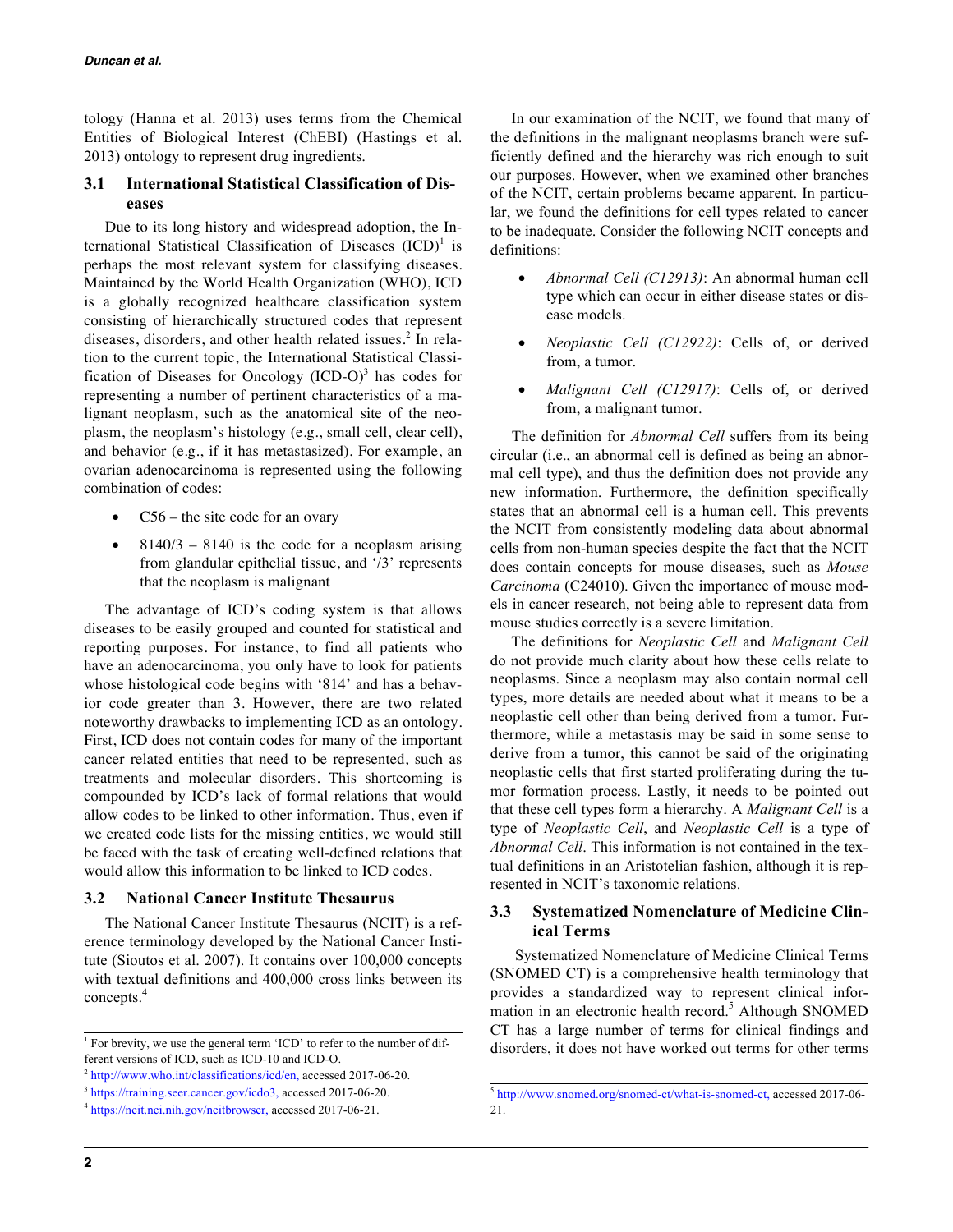related to neoplasms. For example, the concept *Tumor cell* (SCTID 252987004) is defined as subtype of the concept *Abnormal cell* (SCTID 39266006), but this does not specify if the concept *Tumor cell* represents malignant cells.<sup>6</sup> Furthermore, the concept *Malignant tumor cells* (SCTID: 88400008) is defined as being a subtype of the concept *Malignant neoplasm, primary* (SCTID: 86049000).<sup>7</sup> This classification is incorrect for at least two reasons. First, although malignant tumor cells are often part of a malignant neoplasm, they are not a kind of malignant neoplasm. A malignant neoplasm (as stated above) will also include a number of non-cancer cells as part of its makeup. Second, even if we accept that a malignant tumor cell is a kind of malignant neoplasm, this definition is incorrect because a malignant tumor cell is also found in a metastasis (metastatic offshoot of a primary tumor). Finally, SNOMED CT classifies *Malignant tumor cells* as a kind of *Morphologic abnormality* (SCTID 4147007), and not a *Disorder* (SCTID 64572001). In SNOMED CT, the distinction between a morphologic abnormality and a disorder is that some underlying pathological process supports a disorder.<sup>8</sup> However, the reason that cell becomes malignant is because of underlying pathological processes (resulting from dysregulation) occurring with it.

### **3.4 Disease Ontology**

The Disease Ontology (DO) is an OBO Foundry ontology built for the purposes of providing the biomedical community with consistent, standardized, and reusable definitions to represent the range of human diseases (Schriml et al. 2015). Although we found the DO to have decent coverage for cancer types, there are two difficulties with it that made the DO not suitable for our purposes.

First, the DO is not consistent in its use of the terms 'cancer' and 'neoplasm'. In DO, cancer is defined as a kind of disposition. This means that cancer is not a material thing (i.e., does not have mass), but rather is a kind of latent potential that is actualized when cells start proliferating out of control. Malignant neoplasms, are material objects that come into being due to uncontrolled cell proliferation. In the DO, however, there are number of terms in the cancer branch that reference neoplasms as material things and not the disposition of cancer. For example, *ovary neuroendocrine neoplasm* is defined as a subtype of *ovarian cancer*. Because of DO's inconsistent use of terms 'cancer' and 'neoplasm' and our remaining true to the OBO Foundry principles, we decided it would be beneficial to the development of our ontology to use the term 'malignant neoplasm' and avoid using the term 'cancer' when possible.

Second, the DO is missing needed formal axioms that relate entities having the disposition of cancer to the anatomical structures in which these entities are located. For instance, the DO term *ovary epithelial cancer* does not have axioms that formally relate the disposition to the epithelial cells that are part of the ovary. The lack of these axioms can make it difficult to query data modeled using the DO. For example, it is not possible to query for the most common anatomical structures in which malignant neoplasms are found.

## **3.5 On carcinomas and other pathological entities**

In Smith et al. (2005b), the Ontology for Biomedical Reality (Rosse et al. 2005) is modified to account for material anatomical entities, material pathological entities, and pathological formations. Material anatomical entities are anatomical structures (e.g., organs, cells) or bodily substances (e.g., blood) that are found in a healthy organism. Anatomical structures are defined as being material anatomical entities that have an inherent 3D structure generated by the coordinated expression organism's own structural genes (Smith et al. 2005b). They include both canonical and variant anatomical structures. Canonical anatomical structures belong to 'idealized' healthy human beings. Variant anatomical structures are entities that deviate from the norm (e.g., having extra fingers), but are not pathological in the sense discussed below.

An anatomical entity is defined as being a material pathological entity when (Smith et al. 2005b):

- It has come into being as a result of changes in some pre-existing canonical anatomical structure through processes other than the expression of the normal complement of genes of an organism of the given type.
- It is predisposed to have health-related consequences for the organism in question manifested by symptoms and signs.

Material pathological entities include pathological structures and pathological bodily substances. These are anatomical structures and body substances, respectively, that host some kind of pathological formation, a formation being pathological when it affects an organism's physiological processes to the degree that they give rise to signs and symptoms. For instance, a carcinoma is a pathological formation that arises within an anatomical structure, such as an ovary.

A high-level summary of the hierarchy for material anatomical, material pathological entities is depicted below:

- material anatomical entity
	- o anatomical structure
		- § canonical anatomical structure
		- variant anatomical structure

<sup>6</sup> http://browser.ihtsdotools.org, accessed 2017-06-22.

<sup>7</sup> Ibid.

<sup>8</sup> https://confluence.ihtsdotools.org/display/DOCEG/6.1.1+Clinical+

<sup>+-+</sup>definition, accessed 2017-06-22.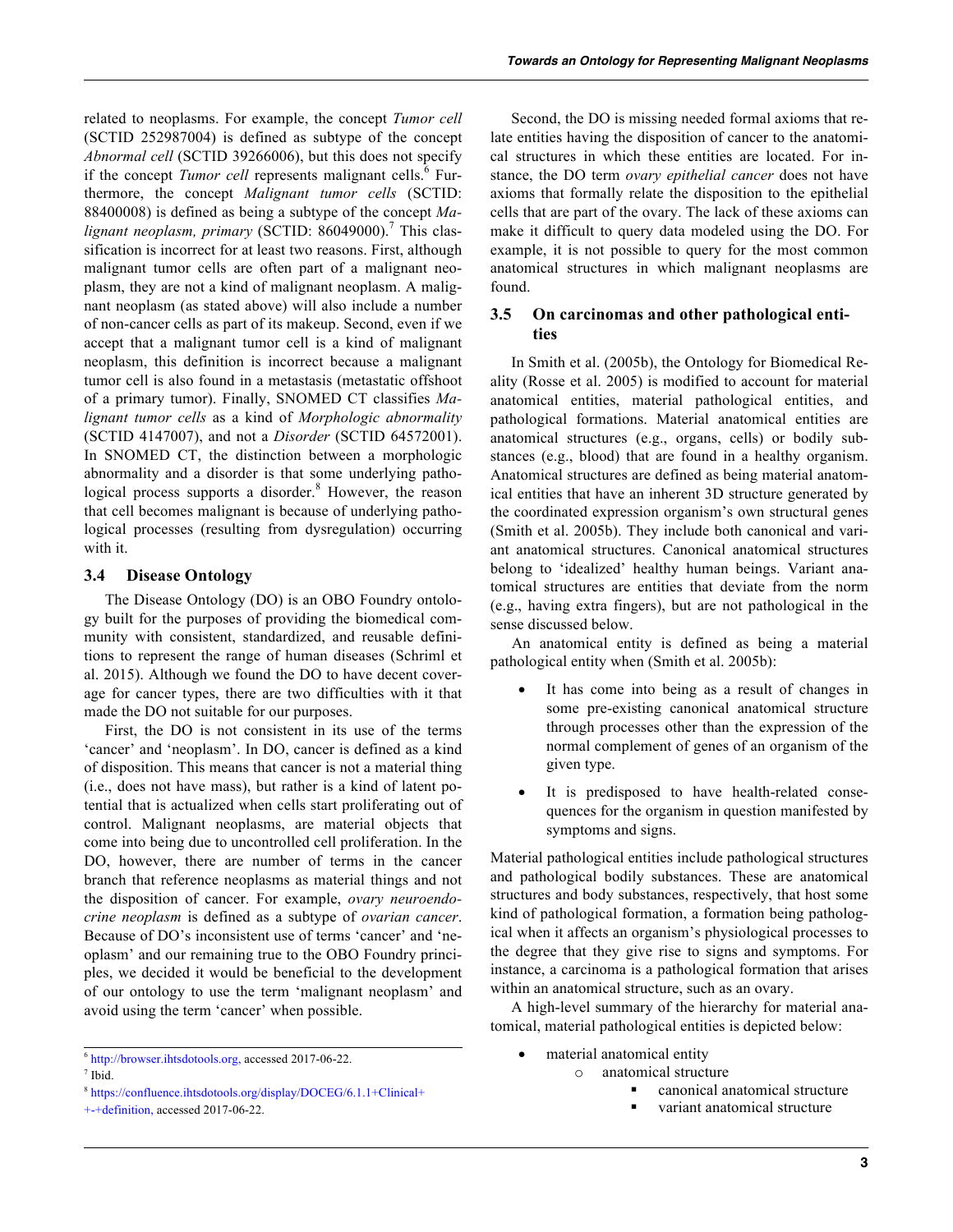- o portion of canonical body substance (e.g., portion of blood)
- material pathological entity
	- o pathological structure (e.g., neoplasm)
	- o Portion of pathological substance (e.g., portion of pus)

Pathological formations are then related to their hosts and the entities out of they originate using the following relations from the Open Biomedical Ontology (Smith et al.  $2005a$ ):<sup>9</sup>

- instance of: A primitive relation that holds between a particular individual and the universal (type or kind) that the particular individual instantiates at particular time. For example, particular patient is an **instance of** a human being at a particular time.
- **part of**: A primitive relation between instances of parts and wholes at a particular time. For example, a particular mass of malignant epithelia tissue is **part of** a particular ovary at a particular time.
- **is a**: *A* **is a** *B* means that *A* and *B* are universals and for all times *t* every particular individual *i*, if *i* **instance of** *A* at *t*, then *i* **instance of** *B* at *t*. For example, a human being is a mammal.
- **derived from**: <sup>10</sup> A primitive relation between two distinct instances *i, j* and times *t, t'* and is such that changes in *i* at *t* results in a new second entity *j* at *t'*. For example, a particular blastocyst **derived from** a particular zygote.
- **transformation of**: A **transformation of** B means that are universals and for all times *t* if *i* **instance of** *A* at *t*, then there is an earlier time *t'* at which *i*  was an **instance of** *B*.

As an example, suppose a patient (*patient1*) has a carcinoma (*carinoma1*) that originated within her ovary (*ovary1*). We represent this using the axioms:

> *ovary1* at *t* **part of** *patient1* at *t carcinoma1* at *t* **part of** *ovary1* at *t carcinoma1* at *t* **instance of** *pathological structure* at *t*

Because carcinomas arise from the epithelial tissue lining of organs, we can assert the following about the patient's tumor:

*carcinoma1* at *t* **derived from** some *epithelial cell*  at some *t'* prior to *t*

And, since the **part of** relation is transitive, we infer that:

#### *carcincoma1* at *t* **part of** *patient1* at *t*

Although this inference is trivial, the advantage of representing the patient's tumor in this manner is that we are not required to explicitly state this within an information system using the ontology. Rather, we let the computer system handle this through automated inferencing.

The benefit of doing this becomes apparent when we consider the multiple ways we classify malignant neoplasms. A malignant neoplasm may be classified according to:

- The cell type from which the neoplasm is originates, e.g., carcinomas arise from epithelial cells, and sarcomas arise from non-epithelial cells.
- The organ in which the neoplasm develops, e.g., an ovarian carcinoma originates in the ovary.
- The organ system to which the organ of origin belongs, e.g., an ovarian carcinoma is a kind of reproductive system cancer
- The anatomical site or region in which the organ of origin is found, e.g., a tongue carcinoma is a kind of head and neck cancer.

When such classification information is axiomatized, we can then query the information system along these multiple axes without have to maintain complex data structures that explicitly assert this information. For instance, we can now query an information system for all carcinomas (i.e., malignant neoplasms that are derived from epithelial cells) that belong to patients' reproductive systems without having to explicitly link each kind of carcinoma (e.g., ovarian, uterine, testicular) to the organ and associated organ system.

# **4 OUR PROPOSED ONTOLOGY**

While we consider the work of Smith et al. to be a significant improvement over the aforementioned classification systems and terminologies, a number of ontologies have been developed after this work was published. We take advantage of these more recent ontologies as follows. First, we make use of the terms and relations from the Cell Ontology (CL) (Diehl et al. 2016) to represent the types of cells from which a malignant neoplasm arises. Moreover, as a result of our work, the CL added the terms *abnormal cell*, *neoplastic cell*, and *malignant cell* in order to better represent cell types that play integral roles in tumor formation:

• *abnormal cell*: A cell found in an organism or derived from an organism exhibiting a phenotype that

<sup>9</sup> Hereafter, relations are represented in **bold.**

<sup>&</sup>lt;sup>10</sup> In the referenced Open Biomedical Ontology relations, the name the relation is named 'derives from'. However, to avoid confusion, we use the term as presented in the paper.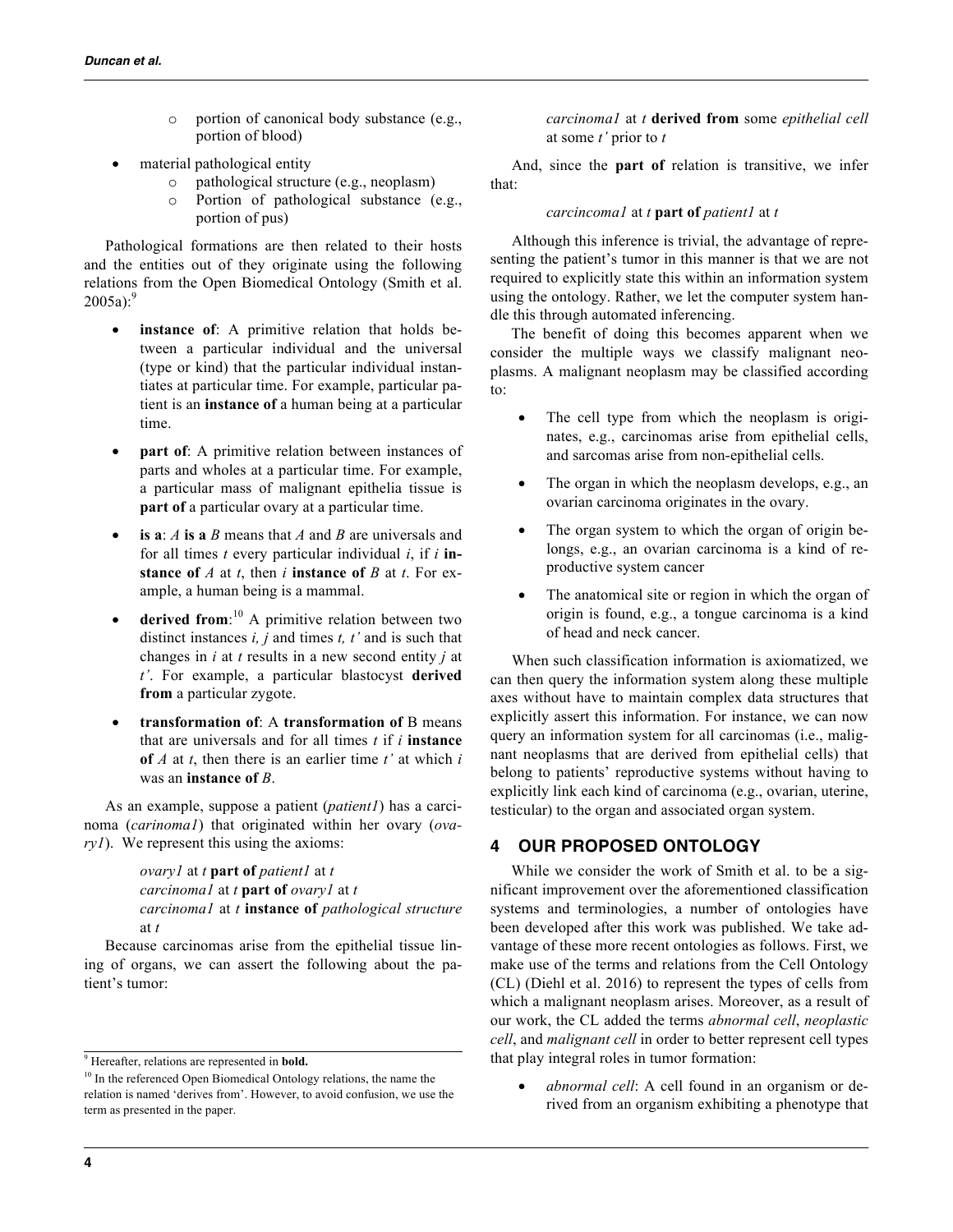deviates from the expected phenotype of any native cell type of that organism. Abnormal cells are typically found in disease states or disease models.

- *neoplastic cell*: An abnormal cell exhibiting dysregulation of cell proliferation or programmed cell death and capable of forming a neoplasm, an aggregate of cells in the form of a tumor mass or an excess number of abnormal cells (liquid tumor) within an organism.
- *malignant cell*: A neoplastic cell that is capable of entering a surrounding tissue.

Second, an important criterion in Smith et al.'s definition of an entity being pathological is that it is predisposed to have health related consequences (Smith et al. 2005b). To more precisely account for predispositions of this sort, we adopt Ontology for General Medical Sciences' (OGMS) model of disease (Scheuermann et al. 2009). In OGMS, a disease is type of disposition that is manifested (or realized) during those processes that compromise an organism's physiological health. This permits us to represent that an organism may have a disease even though the disease is not currently being realized. A malignant neoplasm, for instance, may shed malignant cells that remain dormant in the patient until at some later time they begin to proliferate. During this dormant period, these malignant cells possess the disposition for undergoing uncontrolled cell proliferation, although the disposition is not being realized. Similarly, the genome within a native cell may have mutations in its BRCA1 or BRCA2 genes, but the cell may behave normally until certain cellular processes uncover the pathological effects of these mutations. Using the dispositional account of disease, we then incorporate the Disease Ontology's (DO) representation of cancer as follows:

- *disease*: A disposition (i) to undergo pathological processes that (ii) exists in an organism because of one or more disorders in that organism.<sup>11</sup>
- *disease of cellular proliferation*: A disease that is characterized by abnormally rapid cell division.
- *cancer*: A *disease of cellular proliferation* that is malignant and primary, characterized by uncontrolled cellular proliferation, local cell invasion and metastasis.

Recall that above we criticized the DO for its inconsistent usage of the term 'neoplasm'. However, given the need to represent the dispositional aspect of cancer, we find DO's hierarchy appropriate for characterizing cancer as we are clear and consistent about which sense of 'cancer' we are using.

Third, in order to account for Smith et al.'s distinction between material pathological entities and material anatomical entities, we adopt OGMS' account of a *disease* (as a disposition) being based on a *disorder*:

> *disorder*: A material entity which is clinically abnormal and part of an extended organism. Disorders are the physical basis of disease.

Since OGMS uses the Basic Formal Ontology (BFO) as its upper-level framework and a *disease* in OGMS is type of BFO *disposition*, it cannot (like all dispositions) exist on its own. Rather, a *disease* must be borne by a *disorder* whose structural abnormalities serve as a *disease's* basis. For example, a sprained ankle is a *disorder* in the sense that the physical structures are clinically abnormal, and these physiological abnormalities are the reason that a sprained ankle is disposed to swell.

Fourth, to relate a *disease* to the *disorder* upon which it is based, we define the **has material basis in** relation as follows:

> **has material basis in**: A primitive relation between an instance of a disease *i* and an instance of a disorder *j* at particular time *t* in which *i* exists because of the physical makeup of some part of *j* at time *t*.

In addition to relating a *disease* to its basis, we must also account for the processes that realize (or make manifest) an instance of a *disease*. For this we use OGMS' term *pathological bodily process*:

> *pathological bodily process*: A bodily process that is clinically abnormal.

As observed in the definition, a *pathological bodily process* is a type of bodily process. However, the term *bodily process* is not defined in OGMS.

Fifth, in order to account for the temporal development of malignant neoplasms, we make use of the Relations Ontology's **derives from** and **develops from** relations (Smith et al. 2005a). The **derives from** relation is similar to the aforementioned **derived from** relation, but adds the criteria that the originating entity ceases to exist when the new entity is created and the newly created entity inherits a significant portion of its matter from the originating entity. For example, the assertion:

# *abnormal cell* **derives from** *native cell*

entails that a particular *native cell* no longer exists once the *abnormal cell* derived from it comes into existence.

The **develops from** relation also represents new entities that arise from previously existing entities, but does not require that the originating entity cease to exist. This allows us to represent that an instance of a secondary neoplasm

<sup>11</sup> DO uses the OGMS term *disease.*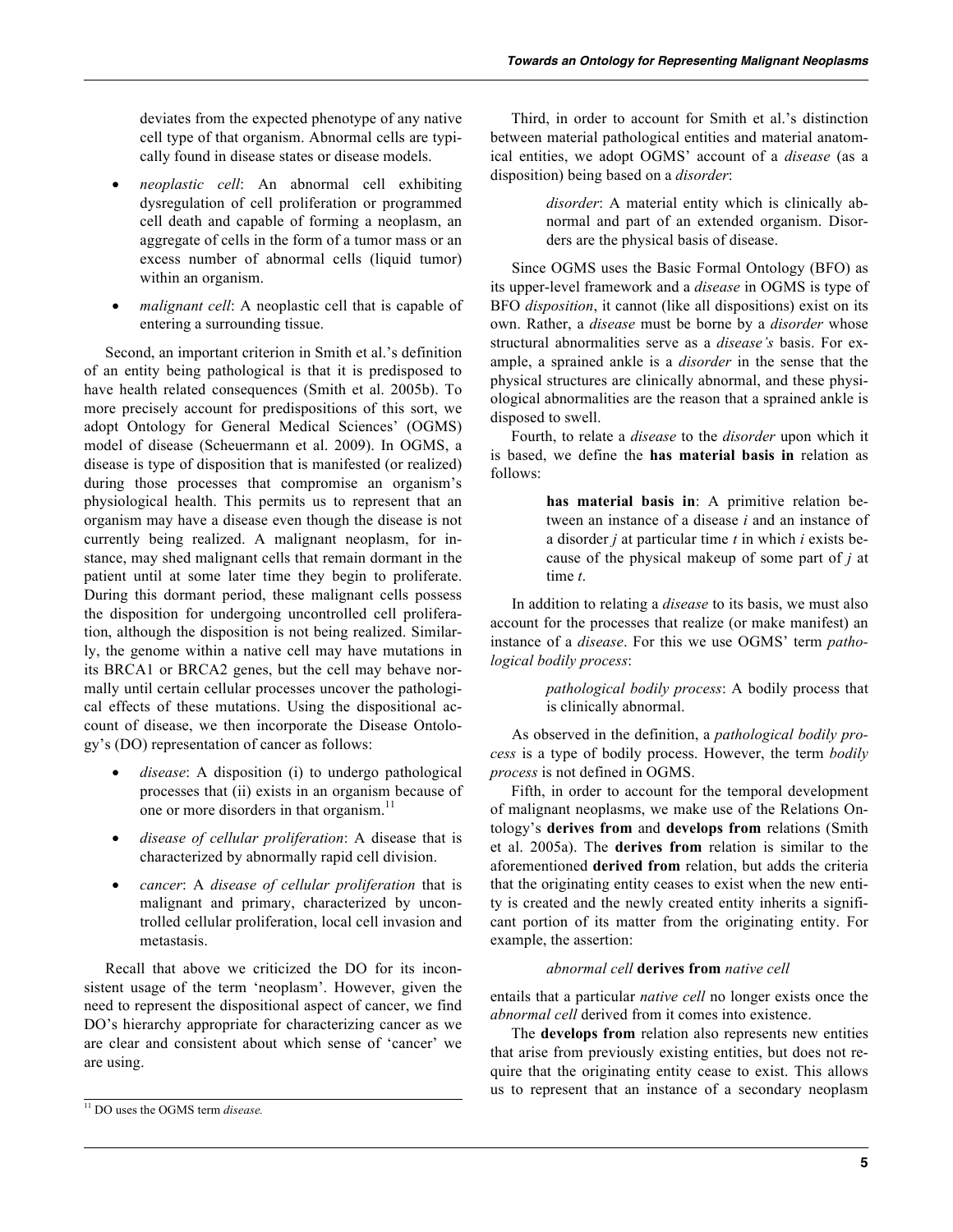**develops from** an instance of a primary neoplasm without having to commit the primary neoplasm's ceasing to exist.

Sixth, given the importance of representing the anatomical structures in which malignant neoplasm from, we incorporate the Uberon's *anatomical structure* and OGMS' *pathological anatomical structure* terms, and define them as follows (Mungall et al. 2012):

- *material anatomical entity*: An anatomical entity that has mass.
- *anatomical structure*: A material anatomical entity that is a single connected structure with inherent 3D shape generated by coordinated expression of the organism's own genome.
- *pathological anatomical structure*: A material entity that comes into being as a result of changes in some pre-existing anatomical structure through processes other than the expression of the normal complement of genes of an organism of the given type, and is predisposed to have health-related consequences for the organism in question manifested by symptoms and signs.

We note here that although intuitively a *pathological anatomical structure* is a type of *anatomical structure*, for reasons that will be discussed below, we classify them in separate hierarchies. Moreover, we assert that a particular *pathological anatomical structure* (1) **develops from** an instance of a previously existing *anatomical structure*, and (2) **has part** an instance of a *disorder*. These two assertions define both necessary and sufficient conditions for an entity to be a *pathological anatomical structure*.

Lastly, with the above modifications in place, we define the following terms to necessary for an ontology of malignant neoplasms:

- *dysregulation of cell proliferation*: A *pathological bodily process* during which cell proliferation occurs at a level not normal for that cell type in its native context.
- *neoplasm*: A *disorder* that results from dysregulation of cell proliferation (uncontrolled cell proliferation).
- *malignant neoplasm*: A *neoplasm* that has acquired the disposition to invade surrounding tissues and spread to remote anatomical sites.
- *primary neoplasm*: A *malignant neoplasm* that is found in the site where the malignant cells first began proliferating.
- *secondary neoplasm*: A *malignant neoplasm* that develops from a *primary neoplasm*.

A summary of proposed ontology of malignant neoplasms is depicted in **Figure 1**.

# **5 DISCUSSION**

We began our work in order to build an application ontology to assist us in analyzing data in an ovarian cancer patient registry (work in progress). Because of our commitment to OBO Foundry principles and ontological realism, we began our ontology development by considering existing ontologies, including OGMS and DO, and related ontologies such as Uberon and CL. Our aim has been to reuse ontology classes where possible and create new classes and hierarchies where existing ontologies either are missing classes or providing faulty modeling of the domain.

We have found the NCIT to be a very useful source of information about cancer related entities, their definitions, and their relationships to each other. Although the NCIT is very large and has been developed over many years, it really remains a terminology rather than an ontology. For example, the NCIT includes the term *Disease or Disorder* defined as*:*

> Any abnormal condition of the body or mind that causes discomfort, dysfunction, or distress to the person affected or those in contact with the person. The term is often used broadly to include injuries, disabilities, syndromes, symptoms, deviant behaviors, and atypical variations of structure and function.

This definition does not adequately distinguish between the processes and material entities that result in abnormal conditions. This distinction is important for precisely representing the nature of a malady. If a cancer patient has difficulty breathing due to metastatic tumors spreading throughout the lungs, both the difficulty in breathing and the tumors are abnormal conditions, and hence, are would be classified using the term *Disease or Disorder* (C2991). But, in reality, the process of breathing is a distinct kind of entity than a tumor, which is a material entity. There are past and current efforts to redevelop NCIT or at least sections of it into a proper ontology. Our hope is these efforts will make the NCIT more aligned with OBO Foundry principles. One important result of our work was the addition the abnormal cell, neoplastic cell, and malignant cell types to CL. These CL classes parallel the naming and relationships of the NCIT concepts, but as discussed above, we chose to write new definitions that better define these cell types and do not limit their applicability unnecessarily.

In considering the Disease Ontology, we found it to be a useful catalog of cancer types, but as discussed above, we find that there is confusion as to whether neoplasms are dispositions or disorders. Because of our need to represent pathological findings, we need to reflect that these findings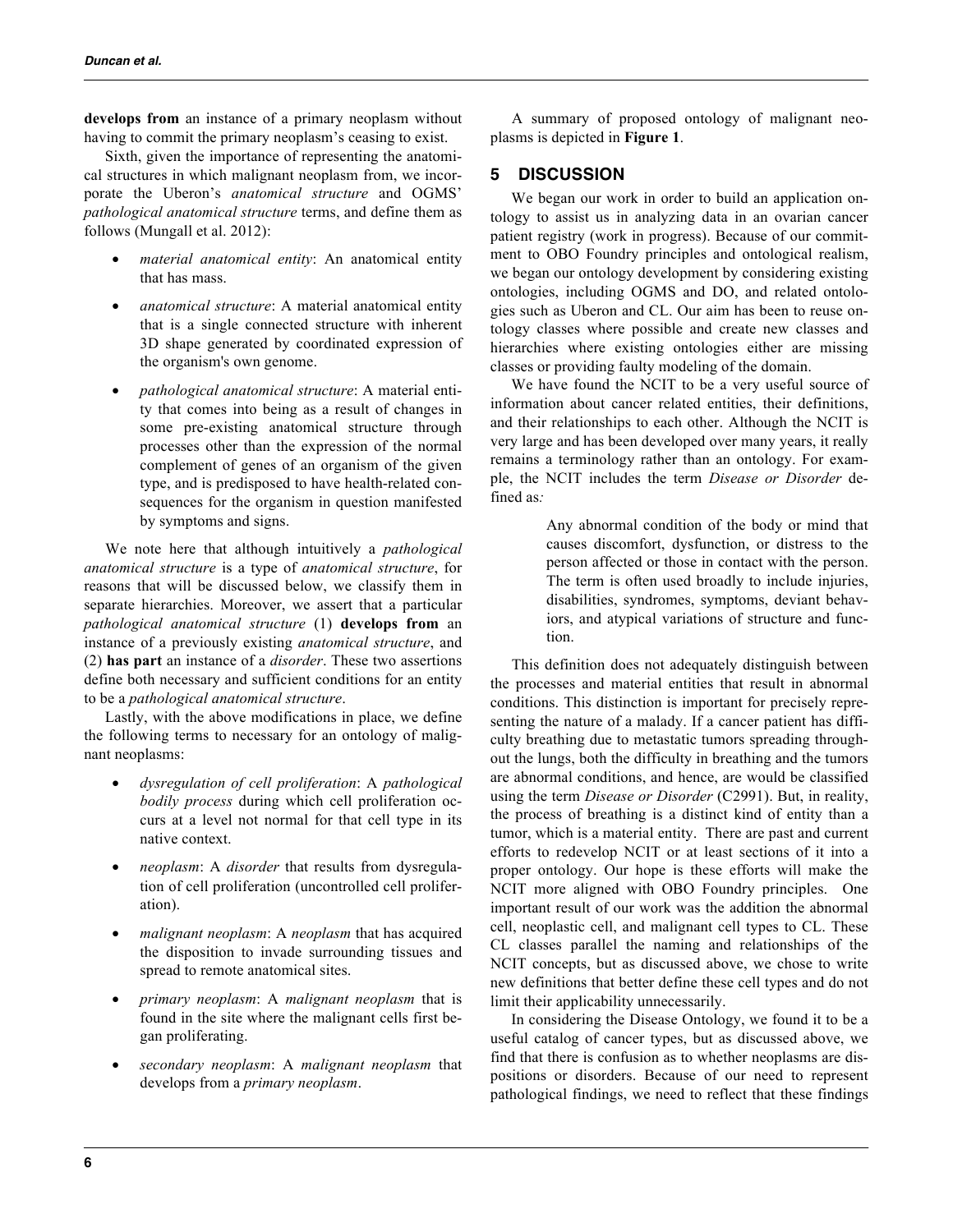are about disorders (which are material entities) that are observed by pathologists, and not about dispositions, which are not directly observable.

An important finding of our work is that we found that OBO Foundry ontologies have difficulty representing abnormal or pathological entities. Two prominent examples are pathological anatomical structures and pathological processes. Intuitively, a pathological anatomical structure is a kind of anatomical structure. For instance, an ovary containing a carcinoma is still an instance of an ovary. However, the standard definition (with some variations) for *anatomical structure* found in Uberon, the Common Anatomy Reference Ontology, the Foundational Model of Anatomy, and the Anatomical Entity Ontology does not allow for this: $12$ 

> Material anatomical entity that has inherent 3D shape and is generated by coordinated expression of the organism's own genome.

This issue is that disorders (such as neoplasms and fractures) that arise with anatomical structures are not necessarily generated by the organism's genome. Thus, the definition is too strong. Smith et al. are aware of this propose an anatomical hierarchy consisting of top-level *anatomical structure* term with subtypes of *canonical anatomical structure*, *variant anatomical structure*, and *pathological anatomical structure* (Smith et al. 2005a):

- Anatomical structure
	- o Canonical anatomical structure
	- o Variant anatomical structure
	- o Pathological anatomical structure

While we think this a reasonable proposal, the lack of a definition for *anatomical structure* makes is unclear as to what canonical, variant, and pathological structures have in common.

A similar problem exists for abnormal processes (such as *dysregulation of cell proliferation*). The OGMS, for its part, does provide the term *pathological bodily process.* But, this term is orphaned from other biological processes found in other OBO ontologies. For example, the Gene Ontology (GO) includes the term *biological process*: 13

> Any process specifically pertinent to the functioning of integrated living units: cells, tissues, organs, and organisms. A process is a collection of molecular events with a defined beginning and end.

Again, intuitively it makes senses that a *pathological bodily process* should be a subtype of *biological process*. However, the definition of *biological process* does not permit this.

Although we do not have any concrete solutions, at this point, for how to align pathological structures and processes with these other OBO terms, we look forward to collaborating with the OBO Foundry community on creating a coherent structure for these upper level classes that is shared among all OBO Foundry ontologies. Thus, we simply leave *pathological anatomical structure* as a subtype of *material anatomical entity*, and *pathological bodily process* in its current OGMS hierarchy.

Our goal is to contribute to the oncology domain by creating a strong and consistent ontological foundation for providing metadata and data analysis of patient cancer data for both research and clinical applications including clinical decision support. The ontological framework described herein attempts to solve some continuing issues in the representation of cancer as a disease and the disorders (neoplasms) in which it presents. Our framework is intended to be useful for the description and classification of data used in cancer diagnosis and treatment. In future work, we will be adding classes to represent additional entities associated with cancer such as laboratory methods and results, treatments, and outcomes. We hope our ontology will support other oncology researchers in exploiting the full potential of patient data registries and other cancer-related datasets.

## **ACKNOWLEDGEMENTS**

We gratefully acknowledge support as follows. William Duncan and Carmelo Gaudioso received support from the Clinical Data Network, a Roswell Park Cancer Institute Cancer Center Support Grant shared resource funded by NCI P30CA16056. Alexander Diehl received support from NCATS 5UL1TR001412. All three authors received support from NCI P50CA159981.

### **REFERENCES**

- Arp, R., Smith, B., & Spear, A.D. (2015). *Building Ontologies With Basic Formal Ontology*. The MIT Press. doi:10.7551/mitpress/9780262527- 811.001.0001.
- Diehl, A. D., Meehan, T. F., Bradford, Y. M., Brush, M. H., Dahdul, W. M., Dougall, D. S., … Mungall, C. J. (2016). The Cell Ontology 2016: enhanced content, modularization, and ontology interoperability. *Journal of Biomedical Semantics*, *7*(44). doi: 10.1186/s13326-016- 0088-7. PMCID: PMC4932724. https://github.com/obophenotype/cellontology.
- Hanna, J., Joseph, E., Brochhausen, M., & Hogan, W. R. (2013). Building a drug ontology based on RxNorm and other sources. *Journal of Biomedical Semantics*, 4(44). doi:10.1186/2041-1480-4-44. PMCID: PMC3931349.
- Hastings, J., de Matos, P., Dekker, A., Ennis, M., Harsha, B., Kale, N., Muthukrishnan, V., Owen, G., Turner, S., Williams, M., & Steinbeck, C. (2013). The ChEBI reference database and ontology for biologically relevant chemistry: enhancements for 2013. *Nucleic Acids Research*, 41(Database issue), D456–D463. doi:10.1093/nar/gks1146.
- Mungall, C. J., Torniai, C., Gkoutos, G. V., Lewis, S. E., & Haendel, M. A. (2012). Uberon, an integrative multi-species anatomy ontolo-

 $12$  Definitions retrieved from www.ontobee.org, accessed 2017-07-06.

<sup>&</sup>lt;sup>13</sup> Definition retrieved from www.ontobee.org, accessed 2017-07-06.